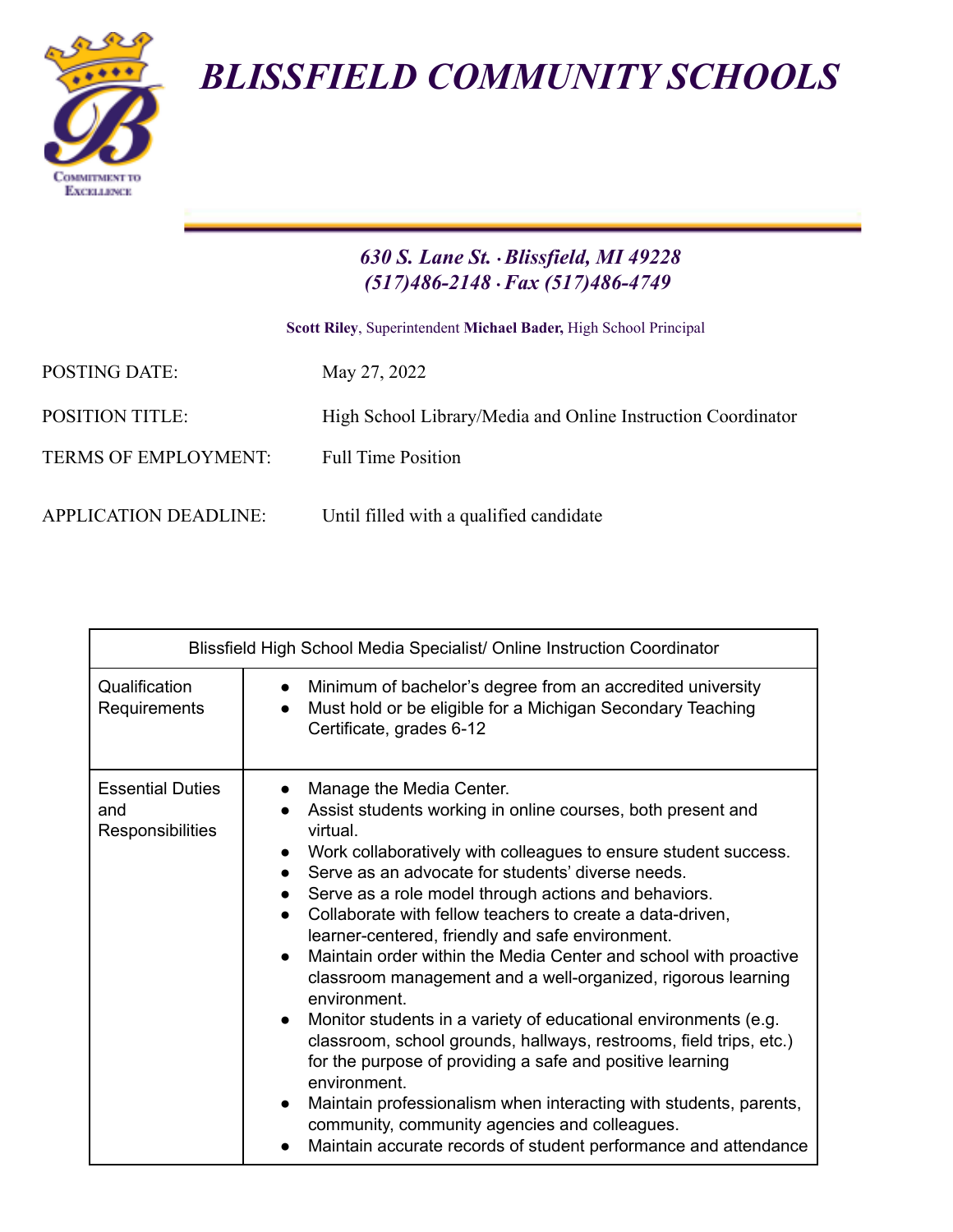|                                                                                                                                                                                                                                                                                                                                                                                                                                           | on a regular and consistent basis, and communicate effectively<br>with students and their parents.<br>Stays abreast of current educational trends and best practices as<br>these relate to classroom instruction and effective schools.<br>Incorporate and model appropriate use of technology to support<br>instruction and student learning.<br>Establish and communicate clear objectives for all learning<br>activities.<br>All other duties assigned by the building principal. |
|-------------------------------------------------------------------------------------------------------------------------------------------------------------------------------------------------------------------------------------------------------------------------------------------------------------------------------------------------------------------------------------------------------------------------------------------|--------------------------------------------------------------------------------------------------------------------------------------------------------------------------------------------------------------------------------------------------------------------------------------------------------------------------------------------------------------------------------------------------------------------------------------------------------------------------------------|
| Salary and<br><b>Benefits</b>                                                                                                                                                                                                                                                                                                                                                                                                             | Determined by the contract.                                                                                                                                                                                                                                                                                                                                                                                                                                                          |
| Deadline                                                                                                                                                                                                                                                                                                                                                                                                                                  | <b>Until filled</b>                                                                                                                                                                                                                                                                                                                                                                                                                                                                  |
| Method of<br>Application                                                                                                                                                                                                                                                                                                                                                                                                                  | Persons who are interested in this position should submit letters of<br>interest, resume, credentials/certification and list of references to:                                                                                                                                                                                                                                                                                                                                       |
|                                                                                                                                                                                                                                                                                                                                                                                                                                           | Principal - Michael Bader<br>mbader@blissfieldschools.us                                                                                                                                                                                                                                                                                                                                                                                                                             |
| The Board of Education does not discriminate on the basis of race, color, national origin, sex<br>(including sexual orientation and transgender identity), disability, age, height, weight, marital<br>or family status, religion, military status, ancestry, genetic information or any other legally<br>protected category, (collectively, "Protected Classes"), in its programs and activities, including<br>employment opportunities. |                                                                                                                                                                                                                                                                                                                                                                                                                                                                                      |